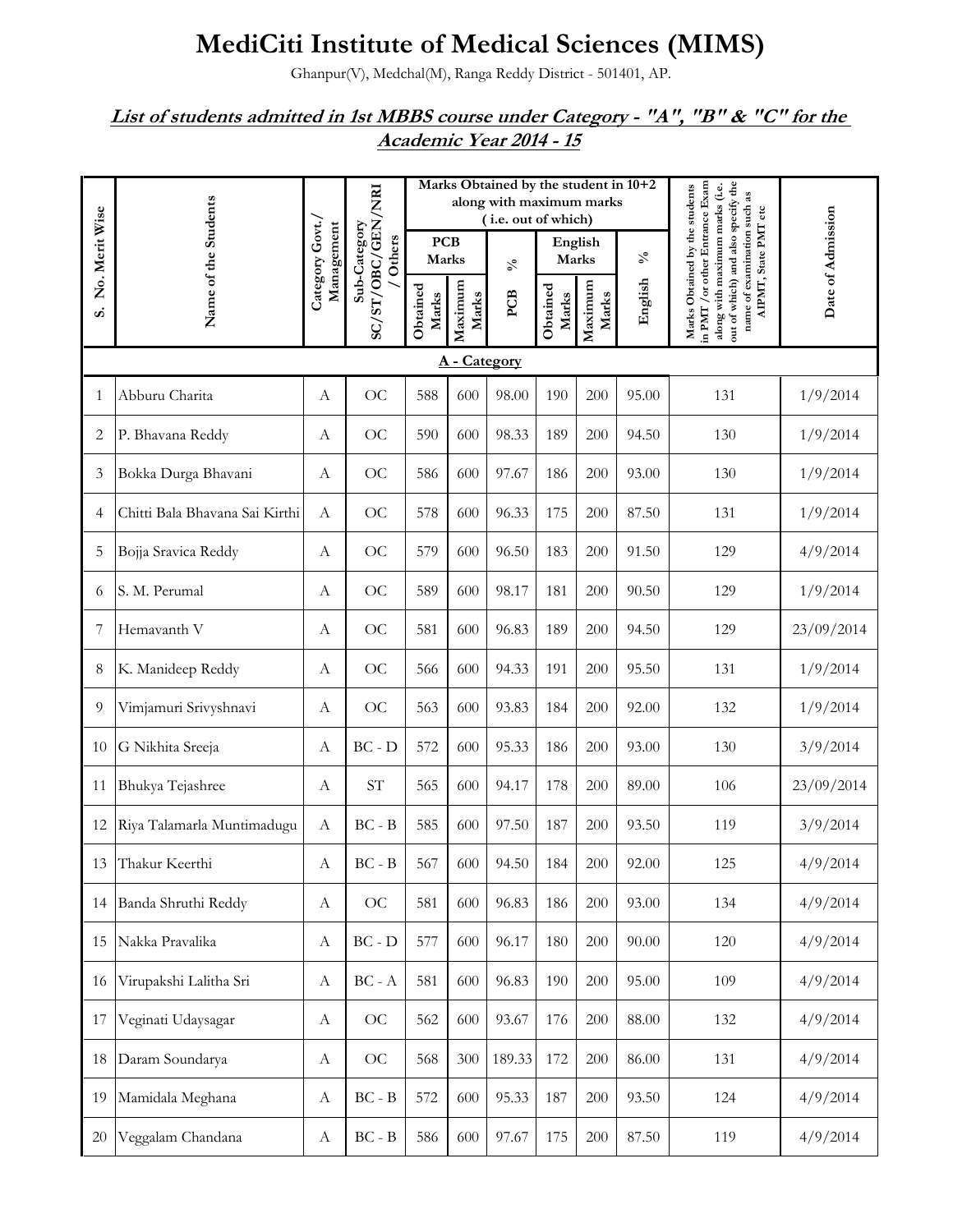| 21 | Doli Naga Ravali              | А                | $BC - A$                                 | 554      | 600 | 92.33 | 183      | 200 | 91.50 | 113 | 4/9/2014   |
|----|-------------------------------|------------------|------------------------------------------|----------|-----|-------|----------|-----|-------|-----|------------|
| 22 | Joshi Ravali                  | A                | $BC - A$                                 | 576      | 600 | 96.00 | 184      | 200 | 92.00 | 108 | 4/9/2014   |
| 23 | S. Sree Bhavya                | А                | $BC - B$                                 | 552      | 600 | 92.00 | 183      | 200 | 91.50 | 127 | 4/9/2014   |
| 24 | T. Siri Chandana              | A                | $BC - D$                                 | 575      | 600 | 95.83 | 185      | 200 | 92.50 | 119 | 23/09/2014 |
| 25 | Ranga Poojasree               | A                | $BC - B$                                 | 546      | 600 | 91.00 | 173      | 200 | 86.50 | 124 | 4/9/2014   |
| 26 | Medoji Sarath Chandra         | A                | $BC - B$                                 | 590      | 600 | 98.33 | 185      | 200 | 92.50 | 128 | 4/9/2014   |
| 27 | Sunil Kumar Anneboina         | A                | $BC - D$                                 | 585      | 600 | 97.50 | 186      | 200 | 93.00 | 122 | 5/9/2014   |
| 28 | S Deepthi                     | A                | $BC - B$                                 | 576      | 600 | 96.00 | 178      | 200 | 89.00 | 122 | 5/9/2014   |
| 29 | <b>B</b> Pavitra              | A                | <b>SC</b>                                | 587      | 600 | 97.83 | 177      | 200 | 88.50 | 98  | 5/9/2014   |
| 30 | A Sowmya                      | А                | OC                                       | 595      | 600 | 99.17 | 189      | 200 | 94.50 | 131 | 5/9/2014   |
| 31 | Kavita Siva Krishna           | А                | $BC - A$                                 | 564      | 600 | 94.00 | 173      | 200 | 86.50 | 109 | 5/9/2014   |
| 32 | Udaykumar Neerudi             | A                | <b>SC</b>                                | 570      | 600 | 95.00 | 177      | 200 | 88.50 | 101 | 5/9/2014   |
| 33 | Sarigommula Mrudula Sree      | A                | <b>SC</b>                                | 550      | 600 | 91.67 | 166      | 200 | 83.00 | 101 | 5/9/2014   |
| 34 | Katamalla Shruthi             | A                | SC                                       | 564      | 600 | 94.00 | 182      | 200 | 91.00 | 100 | 5/9/2014   |
| 35 | Suguru Pardhu                 | A                | $BC - D$                                 | $\theta$ | 600 | 0.00  | $\theta$ | 200 | 0.00  | 119 | 25/09/2014 |
| 36 | Bathula Vikram Kumar<br>Yadav | A                | $BC - D$                                 | 551      | 600 | 91.83 | 165      | 200 | 82.50 | 122 | 26/09/2014 |
| 37 | Lingala Tejaswini             | А                | <b>SC</b>                                | 497      | 600 | 82.83 | 182      | 200 | 91.00 | 107 | 5/9/2014   |
| 38 | Mohd Ishaq Shareef            | A                | $BC - E$                                 | 581      | 600 | 96.83 | 175      | 200 | 87.50 | 120 | 6/9/2014   |
| 39 | Pamu Harika                   | A                | $BC - B$                                 | 579      | 600 | 96.50 | 180      | 200 | 90.00 | 119 | 6/9/2014   |
| 40 | Dandaboina Karthik            | A                | $BC - D$                                 | 589      | 600 | 98.17 | 183      | 200 | 91.50 | 119 | 6/9/2014   |
| 41 | Juluru Tejaswini              | A                | <b>OC</b>                                | 571      | 600 | 95.17 | 185      | 200 | 92.50 | 131 | 6/9/2014   |
| 42 | Gouraboina Shravani           | А                | $BC - D$                                 | 588      | 600 | 98.00 | 188      | 200 | 94.00 | 120 | 6/9/2014   |
| 43 | Kondeti Hasya                 | A                | $BC - B$                                 | 584      | 600 | 97.33 | 180      | 200 | 90.00 | 119 | 6/9/2014   |
| 44 | Shaista                       | A                | $\operatorname{BC}$ - $\operatorname{E}$ | 555      | 600 | 92.50 | 185      | 200 | 92.50 | 116 | 8/9/2014   |
| 45 | Summaya Begum                 | А                | $\operatorname{BC}$ - $\operatorname{E}$ | 565      | 600 | 94.17 | 182      | 200 | 91.00 | 114 | 8/9/2014   |
| 46 | R. Harish Pruthvi Raj         | $\boldsymbol{A}$ | $\ensuremath{\mathrm{ST}}$               | 527      | 600 | 87.83 | 178      | 200 | 89.00 | 110 | 25/09/2014 |
| 47 | A. Swarooparani               | А                | <b>SC</b>                                | 563      | 600 | 93.83 | 181      | 200 | 90.50 | 100 | 8/9/2014   |
| 48 | Boddu Mrudula                 | A                | OC                                       | 591      | 600 | 98.50 | 186      | 200 | 93.00 | 119 | 20/09/2014 |
| 49 | Sowjanya Dara                 | $\boldsymbol{A}$ | $\ensuremath{\mathsf{SC}}$               | 221      | 300 | 73.67 | 84       | 100 | 84.00 | 81  | 25/09/2014 |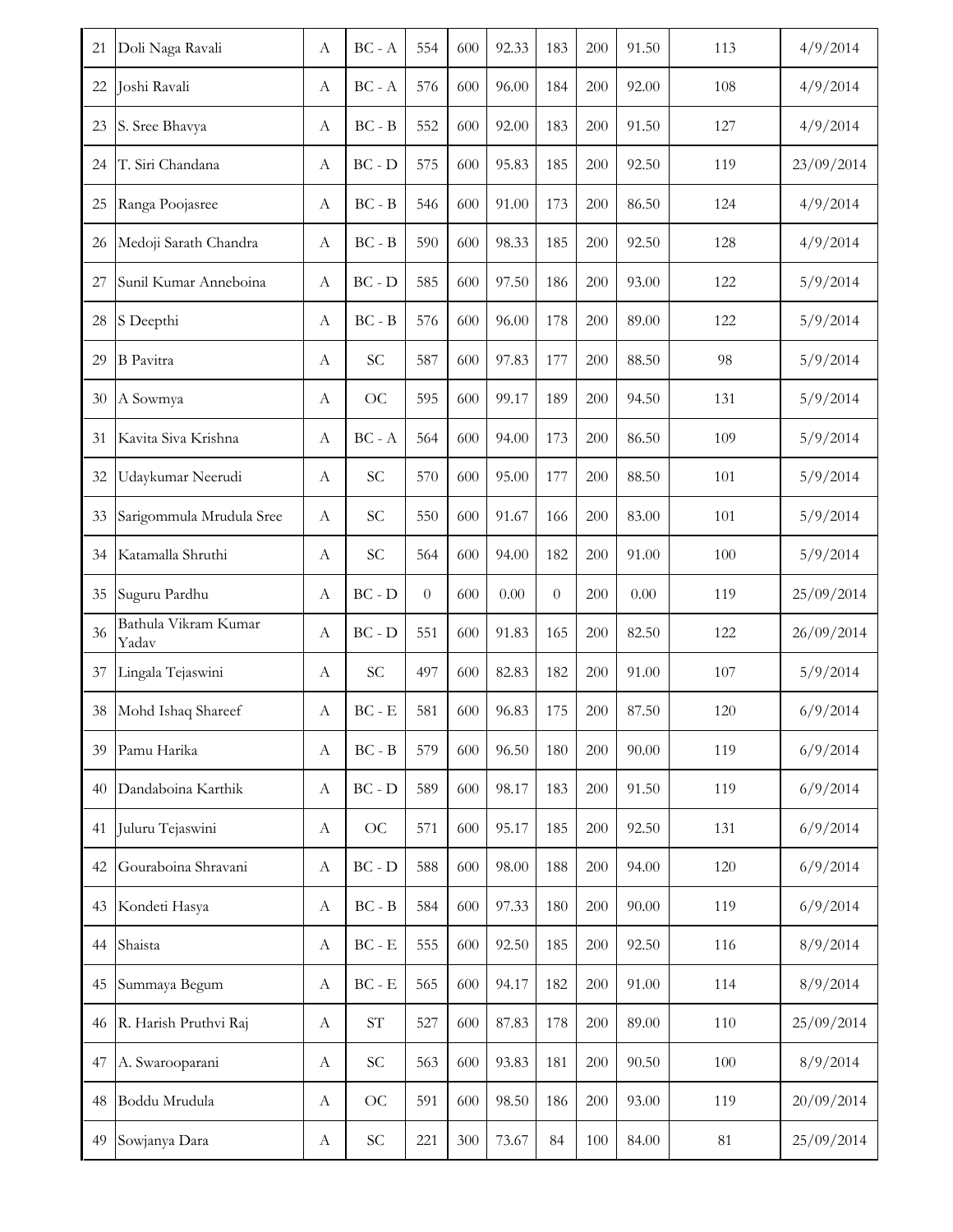| 50 | Sneha Baradi                           | A                        | <b>OC</b>                  | 562 | 600 | 93.67    | 174 | 200 | 87.00 | 131 | 25/09/2014 |
|----|----------------------------------------|--------------------------|----------------------------|-----|-----|----------|-----|-----|-------|-----|------------|
| 51 | S. Harini                              | B                        | <b>OC</b>                  | 584 | 600 | 97.33    | 168 | 200 | 84.00 | 126 | 22/09/2014 |
| 52 | Katkoor Josna Reddy                    | B                        | <b>OC</b>                  | 594 | 600 | 99.00    | 188 | 200 | 94.00 | 126 | 23/09/2014 |
| 53 | Chenna Reddy Gari<br>Akhileshwar Reddy | $\, {\bf B}$             | <b>OC</b>                  | 592 | 600 | 98.67    | 185 | 200 | 92.50 | 127 | 4/9/2014   |
| 54 | Mounisha Narra                         | B                        | <b>OC</b>                  | 543 | 600 | 90.50    | 177 | 200 | 88.50 | 130 | 24/09/2014 |
| 55 | Edem Sanketh                           | B                        | $BC - B$                   | 574 | 600 | 95.67    | 170 | 200 | 85.00 | 118 | 4/9/2014   |
| 56 | Vemuganti Laxmi Nandan                 | $\bf{B}$                 | <b>OC</b>                  | 589 | 600 | 98.17    | 182 | 200 | 91.00 | 125 | 22/09/2014 |
| 57 | Kamakula Premnath<br>Anupama           | $\bf{B}$                 | SC                         | 519 | 600 | 86.50    | 177 | 200 | 88.50 | 101 | 5/9/2014   |
| 58 | Kathula Madhu Chakravarthi             | $\, {\bf B}$             | SC                         | 557 | 600 | 92.83    | 174 | 200 | 87.00 | 97  | 25/09/2014 |
| 59 | Koorapati Tejasri                      | B                        | $BC - D$                   | 587 | 600 | 97.83    | 185 | 200 | 92.50 | 115 | 25/09/2014 |
| 60 | Bhukya Mothilal                        | B                        | $\ensuremath{\mathrm{ST}}$ | 565 | 600 | 94.17    | 183 | 200 | 91.50 |     | 27-09-2014 |
| 61 | Shreeshta Kulkarni                     | GF                       | <b>OC</b>                  |     | 600 | 0.00     |     | 200 | 0.00  |     |            |
| 62 | Pattoori Vinay Kumar                   | GF                       | <b>OC</b>                  |     | 600 | 0.00     |     | 200 | 0.00  |     |            |
| 63 | Baddam Bhavya                          | GF                       | <b>OC</b>                  |     | 600 | $0.00\,$ |     | 200 | 0.00  |     |            |
| 64 | Baddam Greeshma                        | GF                       | <b>OC</b>                  |     | 600 | 0.00     |     | 200 | 0.00  |     |            |
| 65 | Radha Reddy Alhila Reddy               | GF                       | <b>OC</b>                  |     | 600 | 0.00     |     | 200 | 0.00  |     |            |
| 66 | Manmitha Reddy Vangeti                 | $\mathcal{G}\mathcal{F}$ | <b>OC</b>                  |     | 600 | 0.00     |     | 200 | 0.00  |     |            |
| 67 | D. Sushma Reddy                        | GF                       | <b>OC</b>                  |     | 600 | 0.00     |     | 200 | 0.00  |     |            |
| 68 | Kota Sindhu Reddy                      | GF                       | <b>OC</b>                  |     | 600 | 0.00     |     | 200 | 0.00  |     |            |
| 69 | Ellanki Likhitha                       | $\mathcal{G}\mathcal{F}$ | <b>OC</b>                  |     | 600 | $0.00\,$ |     | 200 | 0.00  |     |            |
| 70 | Mova Thrinatha Sai Bharghav            | GF                       | <b>OC</b>                  |     | 600 | 0.00     |     | 200 | 0.00  |     |            |
| 71 | K. Ajay Joseph                         | $\mathcal{G}\mathcal{F}$ | <b>OC</b>                  |     | 600 | 0.00     |     | 200 | 0.00  |     |            |
| 72 | Havish Gunapaneedu                     | GF                       | <b>OC</b>                  |     | 600 | 0.00     |     | 200 | 0.00  |     |            |
| 73 | Kokkalla Sai Sreeja                    | GF                       | <b>OC</b>                  |     | 600 | $0.00\,$ |     | 200 | 0.00  |     |            |
| 74 | Pawar Lalitha Choudhary                | GF                       | <b>OC</b>                  |     | 600 | $0.00\,$ |     | 200 | 0.00  |     |            |
| 75 | Ganta Ramya                            | GF                       | <b>OC</b>                  |     | 600 | $0.00\,$ |     | 200 | 0.00  |     |            |
| 76 | Sandeep Bharadwaj K                    | $\mathcal{G}\mathcal{F}$ | <b>OC</b>                  |     | 600 | 0.00     |     | 200 | 0.00  |     |            |
| 77 | Gujjula Manvitha Sindhu                | $\mathcal{G}\mathcal{F}$ | <b>OC</b>                  |     | 600 | 0.00     |     | 200 | 0.00  |     |            |
| 78 | Durbhaka Anitha                        | GF                       | <b>OC</b>                  |     | 600 | $0.00\,$ |     | 200 | 0.00  |     |            |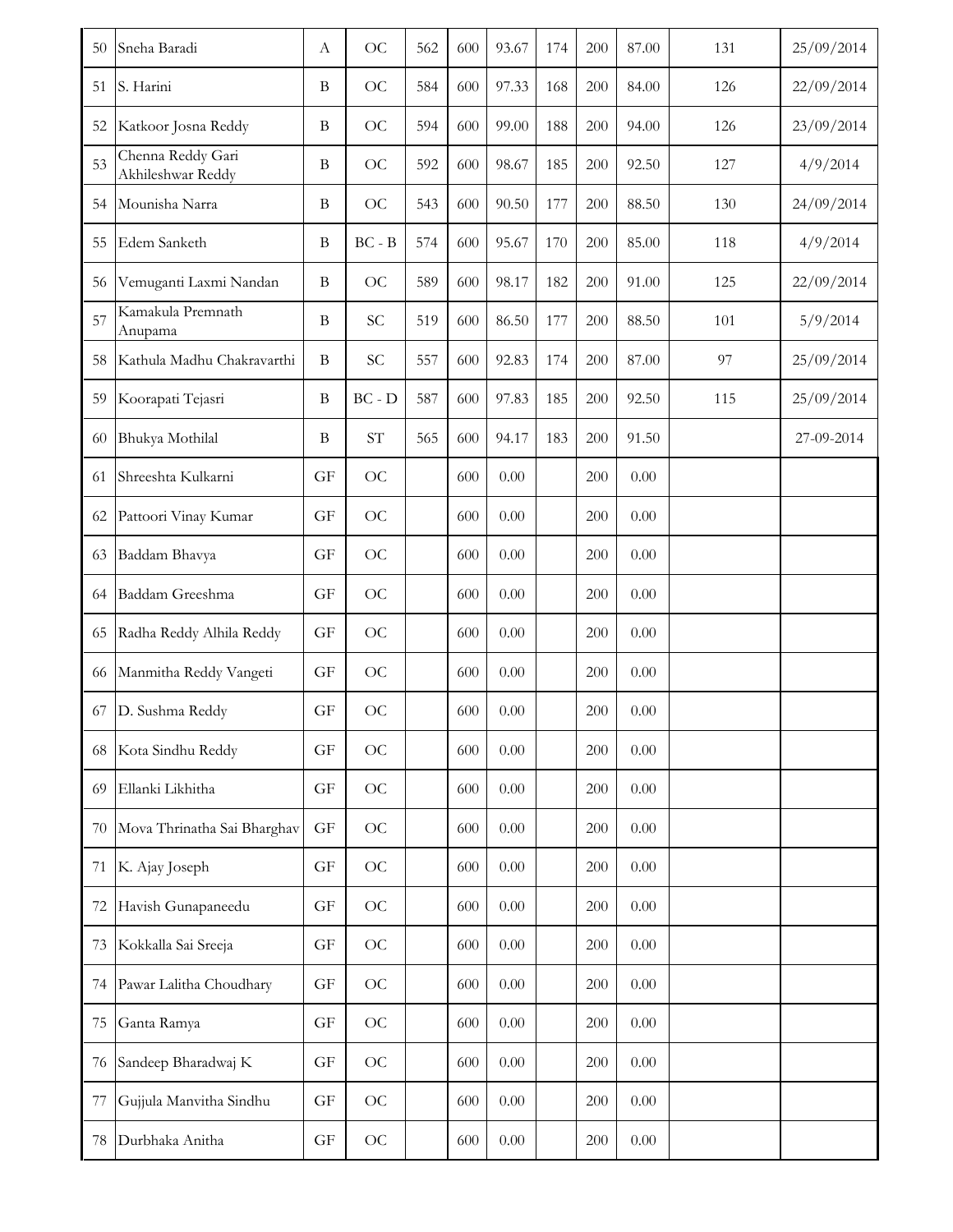| 79 | Kathi Ravali                    | GF                       | <b>SC</b>                                | 600 | 0.00     | 200 | 0.00     |  |
|----|---------------------------------|--------------------------|------------------------------------------|-----|----------|-----|----------|--|
| 80 | B. Krishna Mithra               | GF                       | $\operatorname{BC}$ - $\operatorname{A}$ | 600 | $0.00\,$ | 200 | $0.00\,$ |  |
| 81 | Devunoori Arun Kumar            | GF                       | $BC - D$                                 | 600 | $0.00\,$ | 200 | 0.00     |  |
| 82 | Chilukuri Aravind Yadav         | GF                       | $BC - D$                                 | 600 | 0.00     | 200 | 0.00     |  |
| 83 | Dara Sushma                     | GF                       | <b>SC</b>                                | 600 | $0.00\,$ | 200 | $0.00\,$ |  |
| 84 | MA Saiff Ali                    | GF                       | $\operatorname{BC}$ - $\operatorname{E}$ | 600 | $0.00\,$ | 200 | $0.00\,$ |  |
| 85 | Lavoori Swathi                  | GF                       | $\operatorname{ST}$                      | 600 | 0.00     | 200 | 0.00     |  |
| 86 | Sarita Panda                    | GF                       | OC                                       | 600 | $0.00\,$ | 200 | 0.00     |  |
| 87 | Malreddy Venkateshwara<br>Reddy | GF                       | OC                                       | 600 | $0.00\,$ | 200 | 0.00     |  |
| 88 | Vunnam Sravya                   | GF                       | $BC - C$                                 | 600 | $0.00\,$ | 200 | $0.00\,$ |  |
| 89 | Boga Sowmya                     | GF                       | $BC - B$                                 | 600 | $0.00\,$ | 200 | $0.00\,$ |  |
| 90 | Goddala Vijay Kumar             | $\mathcal{G}\mathcal{F}$ | SC                                       | 600 | $0.00\,$ | 200 | $0.00\,$ |  |
| 91 | Pippoji Lokeshchandra           | GF                       | $\operatorname{BC}$ - $\operatorname{B}$ | 600 | $0.00\,$ | 200 | $0.00\,$ |  |
| 92 | Arelli Anil Kumar               | GF                       | $BC - B$                                 | 600 | $0.00\,$ | 200 | 0.00     |  |
| 93 | Pranathi Reddy                  | GF                       | <b>OC</b>                                | 600 | $0.00\,$ | 200 | 0.00     |  |
| 94 | Gunda Ravi Shanker Reddy        | GF                       | OC                                       | 600 | $0.00\,$ | 200 | 0.00     |  |
| 95 | R. Sunil Kumar                  | GF                       | $\ensuremath{\mathrm{ST}}$               | 600 | 0.00     | 200 | $0.00\,$ |  |
| 96 | Domakonda Saisudha              | GF                       | $BC - D$                                 | 600 | 0.00     | 200 | 0.00     |  |
| 97 | G. Rakesh Sharma                | GF                       | $\operatorname{BC}$ - $\operatorname{B}$ | 600 | $0.00\,$ | 200 | 0.00     |  |
| 98 | Kauser Samreen                  | GF                       | $\operatorname{BC}$ - $\operatorname{E}$ | 600 | $0.00\,$ | 200 | $0.00\,$ |  |
| 99 | Ganji Ganesh Kumar              | GF                       | $\operatorname{BC}$ - $\operatorname{B}$ | 600 | $0.00\,$ | 200 | $0.00\,$ |  |
|    | 100 Krishnapelly Sai Kumar      | GF                       | SC                                       | 600 | $0.00\,$ | 200 | $0.00\,$ |  |
|    | 101 Kommaragudem Bhavani        | GF                       | $\ensuremath{\mathbf{SC}}$               | 600 | $0.00\,$ | 200 | $0.00\,$ |  |
|    | 102 Kaatam Sushma Reddy         | GF                       | OC                                       | 600 | $0.00\,$ | 200 | $0.00\,$ |  |
|    | 103 Rachamalla Preethi          | GF                       | $\operatorname{BC}$ - $\operatorname{A}$ | 600 | $0.00\,$ | 200 | $0.00\,$ |  |
|    | 104 Badugu Santhoshi            | GF                       | SC                                       | 600 | $0.00\,$ | 200 | $0.00\,$ |  |
|    | 105 Deepthi P                   | $\mathbf{G}\mathbf{F}$   | SC                                       | 600 | $0.00\,$ | 200 | $0.00\,$ |  |
|    | 106 P. Kireeti                  | $\mathcal{G}\mathcal{F}$ | OC                                       | 600 | $0.00\,$ | 200 | $0.00\,$ |  |
|    | 107 Banoth Surya                | $\mathcal{G}\mathcal{F}$ | $\ensuremath{\mathrm{ST}}$               | 600 | $0.00\,$ | 200 | $0.00\,$ |  |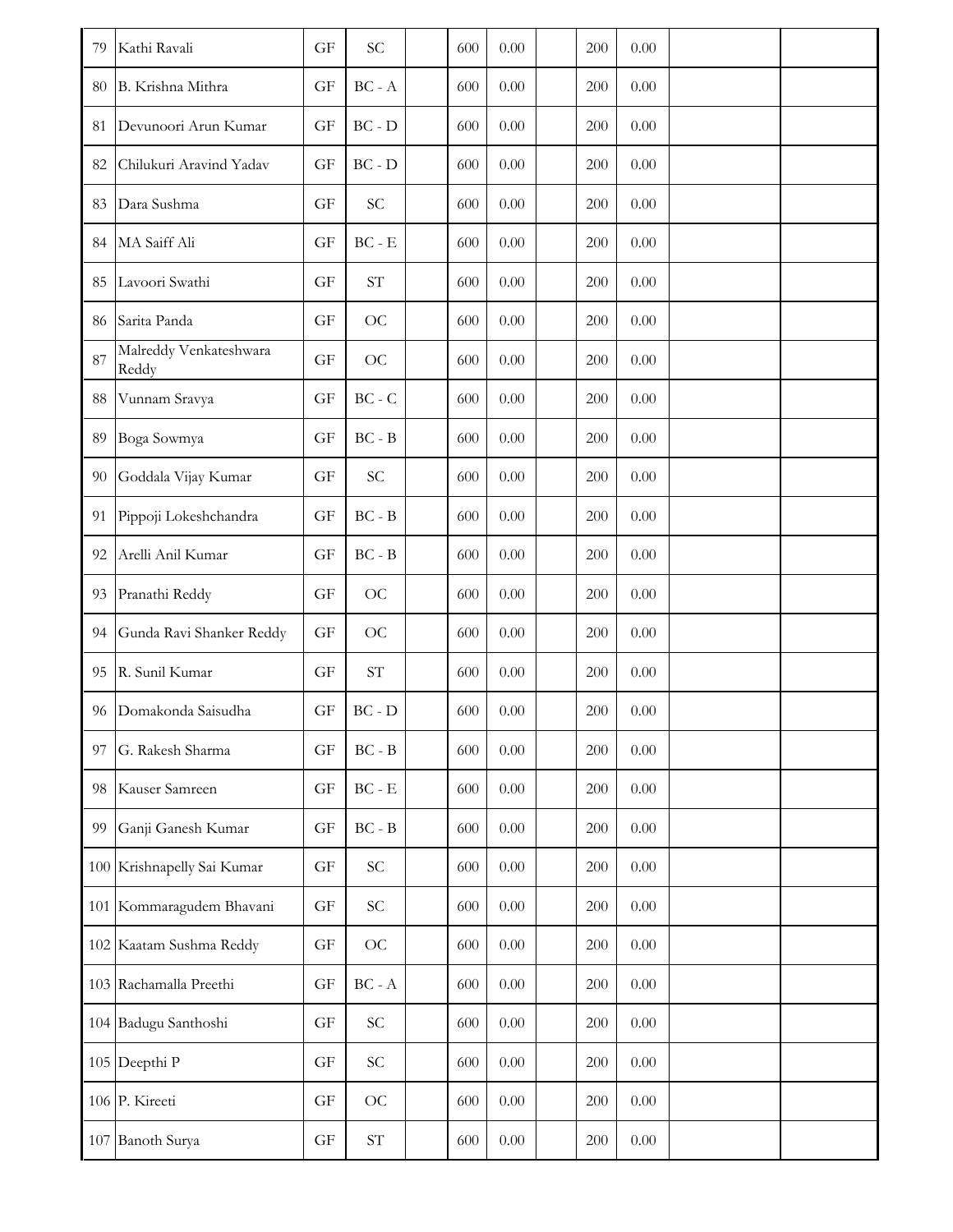| 108 Shiva Rachana Jilukara | GF | SС       | 600 | 0.00 | 200 | 0.00 |  |
|----------------------------|----|----------|-----|------|-----|------|--|
| 109 Enaganti Ramkishan Rao | GF | ОC       | 600 | 0.00 | 200 | 0.00 |  |
| 110 Routhu Rahul           | GF | $BC - A$ | 600 | 0.00 | 200 | 0.00 |  |

**C1 - Category - 25% of Management Quota Seats**

|     | 111 T. Lakshmi Meghana      | C1             | <b>OC</b><br>Brahmin      | 573              | 600 | 95.50 | 184      | 200 | 92.00 |  |
|-----|-----------------------------|----------------|---------------------------|------------------|-----|-------|----------|-----|-------|--|
|     | 112 Sindhuja Dudala         | C1             | <b>OC</b>                 | $\boldsymbol{0}$ |     | ####  | $\theta$ | 200 | 0.00  |  |
|     | 113 Sai Prateek M           | C <sub>1</sub> | OC                        | 529              | 600 | 88.17 | 172      | 200 | 86.00 |  |
|     | 114 Y. Shivani Srinivas     | C1             | OC                        | 455              | 600 | 75.83 | 149      | 200 | 74.50 |  |
|     | 115 Alladi Udith Vardhan    | C1             | $BC - D$                  | 441              | 600 | 73.50 | 163      | 200 | 81.50 |  |
|     | 116 Vishnu Priya Kodali     | C1             | <b>OC</b>                 | 226              | 600 | 37.67 | 172      | 200 | 86.00 |  |
|     | 117 Anumula Rachana Reddy   | C1             | OC                        | 467              | 600 | 77.83 | 174      | 200 | 87.00 |  |
|     | 118 Kunta Rupali            | C1             | $BC - A$                  | 559              | 600 | 93.17 | 182      | 200 | 91.00 |  |
|     | 119 Karya Deeksha Mummaneni | C1             | <b>OC</b><br>Kamma        | 578              | 600 | 96.33 | 182      | 200 | 91.00 |  |
|     | 120 S. Sai Shashank         | C1             | OC<br>Brahmin             | 480              | 600 | 80.00 | 173      | 200 | 86.50 |  |
|     | 121 Dwithi Chakitha Reddy   | C1             | OC                        | 464              | 600 | 77.33 | 164      | 200 | 82.00 |  |
|     | 122 Nadimatla Milindram     | C1             | $BC - B$<br>Padmas        | 547              | 600 | 91.17 | 182      | 200 | 91.00 |  |
|     | 123 V. Abhinaya             | C1             | <b>OC</b><br>Reddy        | 560              | 600 | 93.33 | 183      | 200 | 91.50 |  |
|     | 124 D. Abhiram Rao          | C1             | OC<br>Velama              | 576              | 600 | 96.00 | 186      | 200 | 93.00 |  |
|     | 125 P. Vaibhavi             | C1             | $\overline{OC}$<br>Chowda | 571              | 600 | 95.17 | 186      | 200 | 93.00 |  |
|     | 126 Ankita Krishnam         | C1             | OC                        | 523              | 600 | 87.17 | 171      | 200 | 85.50 |  |
| 127 | Amulya Upendram             | C1             | OC                        | 556              | 600 | 92.67 | 164      | 200 | 82.00 |  |
|     | 128 Amitha Bandari          | C <sub>1</sub> | $BC - D$                  | 483              | 600 | 80.50 | 176      | 200 | 88.00 |  |
|     | 129 Kondapalli Anjali Reddy | C1             | <b>OC</b>                 | 450              | 600 | 75.00 | 152      | 200 | 76.00 |  |
|     | 130 Bhavitha Vemula         | C1             | <b>OC</b>                 | 495              | 600 | 82.50 | 180      | 200 | 90.00 |  |
|     | 131 A. Ujwala               | C1             | OC                        | 547              | 600 | 91.17 | 176      | 200 | 88.00 |  |
|     | 132 Goli Sai Anjala         | C1             | $\operatorname{BC}$       | 558              | 600 | 93.00 | 173      | 200 | 86.50 |  |
|     | 133 L. Guna Sahithi         | C1             | OC                        | 474              | 600 | 79.00 | 166      | 200 | 83.00 |  |
|     | 134 Gudur Anshul Reddy      | C1             | OC                        | 520              | 600 | 86.67 | 145      | 200 | 72.50 |  |
|     | 135 Bandaru Vaishnav        | C1             | OC                        | 448              | 600 | 74.67 | 164      | 200 | 82.00 |  |